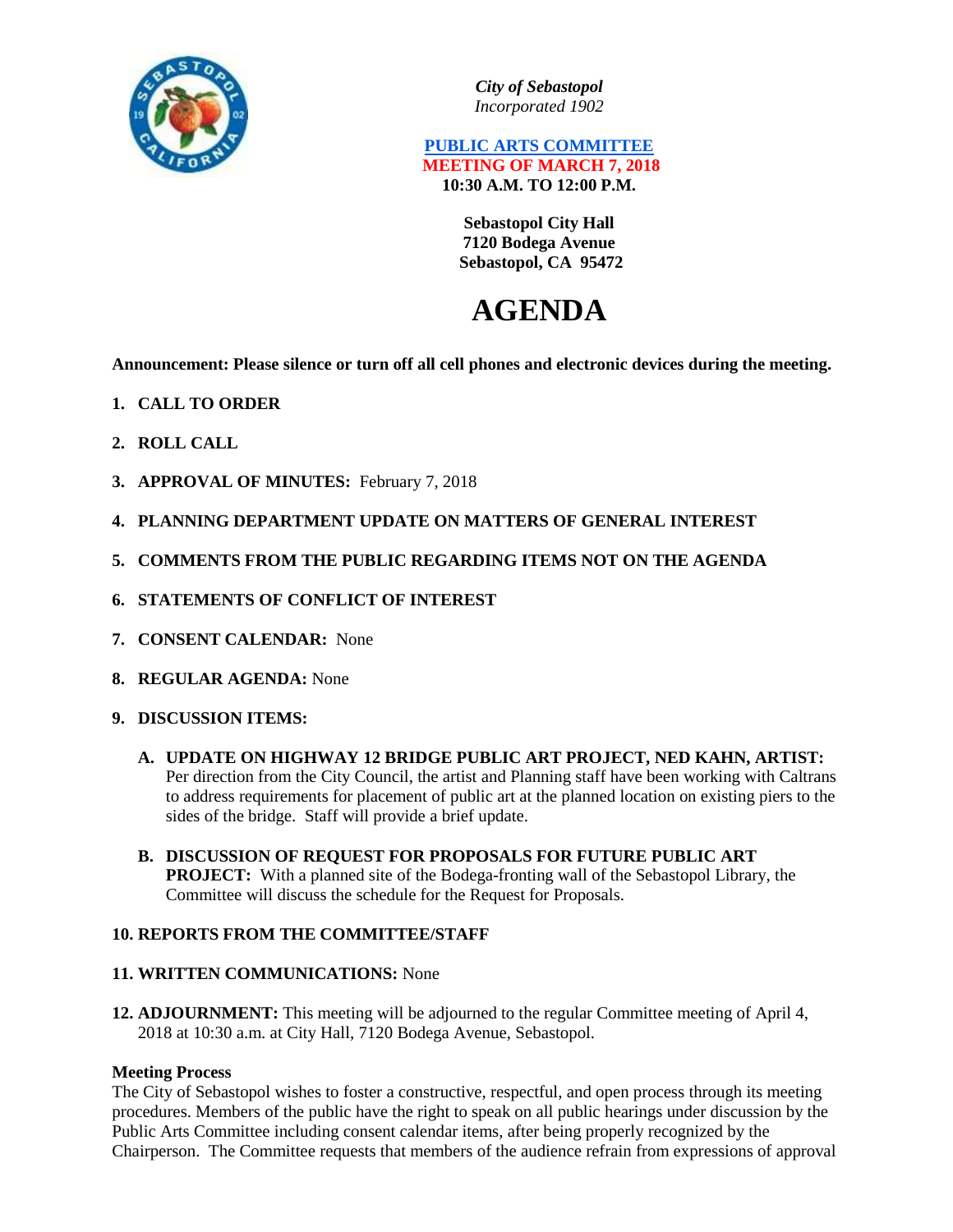or disapproval (clapping, booing, hissing) of statements of other participants, which discourages the expression of a range of viewpoints, as well as lengthening meetings. The following is the hearing process:

- 1. The Chairperson opens public hearing.
- 2. Presentation of Staff Report from the Planning Department.
- 3. Committee Questions of Staff.
- 4. Presentation by the Project Applicant, Questions of Applicant from the Committee. Applicant presentations should generally be limited to approximately 10 minutes or less.
- 5. Comments from members of the public. At the commencement of the public hearing, if you wish to speak, please come to the podium, or if no podium is available, raise your hand. After recognition by the Chairperson, it is requested that you give your name and address before beginning your remarks. Comments should be addressed to the Committee as a body and not the audience or any individual member, staff person, or applicant. This is an opportunity for members of the public to make statements regarding matters of concern. The procedure does not provide for members of the public to conduct discussions with the applicant or Committee, unless specifically permitted by the Committee. Comments should generally be limited to approximately 3 minutes or less.
- 6. The Chairperson may request that the applicant or staff respond to specific issues raised in the public comments.
- 7. The Chairperson closes the public hearing, but reserves the right to re-open the public hearing later in the meeting.
- 8. The Public Arts Committee deliberates on the project. Board members discuss the project; applicant or public comment is not permissible unless allowed by the Committee.
- 9. The Chairperson may re-open the public hearing to give the public or applicant the right to comment on the Public Arts Committee deliberation or bring forth new information to the Committee.
- 10. The Public Arts Committee takes action on the project by making one or more motions to approve, condition, deny, or continue (schedule further consideration for a future meeting) the matter.

**The Public Arts Committee** considers a range of requests, and conducts public meetings of many of its agenda items. Due to the number, complexity and public interest associated with some agenda items meetings of the Public Arts Committee can be lengthy. The Public Arts Committee makes every effort to proceed as expeditiously as possible; your patience and understanding is appreciated.

**Consent Calendar Items** will be approved at one time without discussion unless a member of the public or the applicant wishes to speak regarding the item, or a Public Arts Committee member requests discussion of the item. If such a request is made, that item will be heard after the balance of the Consent Calendar has been voted on. No new items will be presented after 11:30 a.m., with the Public Arts Committee adjourning no later than 12:00 p.m. This time may be extended by agreement of a majority of the Public Arts Committee members.

**Staff Reports on Agendized Items** are available for review at the Planning Department during regular business hours and at the Sebastopol Library. Agenda materials are also posted on the City web site. Reports are generally issued and posted by 4:00 p.m. on the Thursday before the meeting. Interested persons are encouraged to review these reports, which evaluate proposals relative to adopted laws and policies.

**Letters or Written Materials** regarding agenda items may be submitted to the Planning Department prior to or at the Public Arts Committee meeting; written materials submitted at least six days in advance of the meeting will be included in the Committee's meeting packet. The Committee requests that if possible, written materials be submitted to the Planning Department in time for the meeting packet which also allows them to be posted on the City web site; it is difficult for Board members to effectively review materials submitted during the meeting.

**Action by the Public Arts Committee** on most matters occurs with the affirmative votes of a majority of members present.